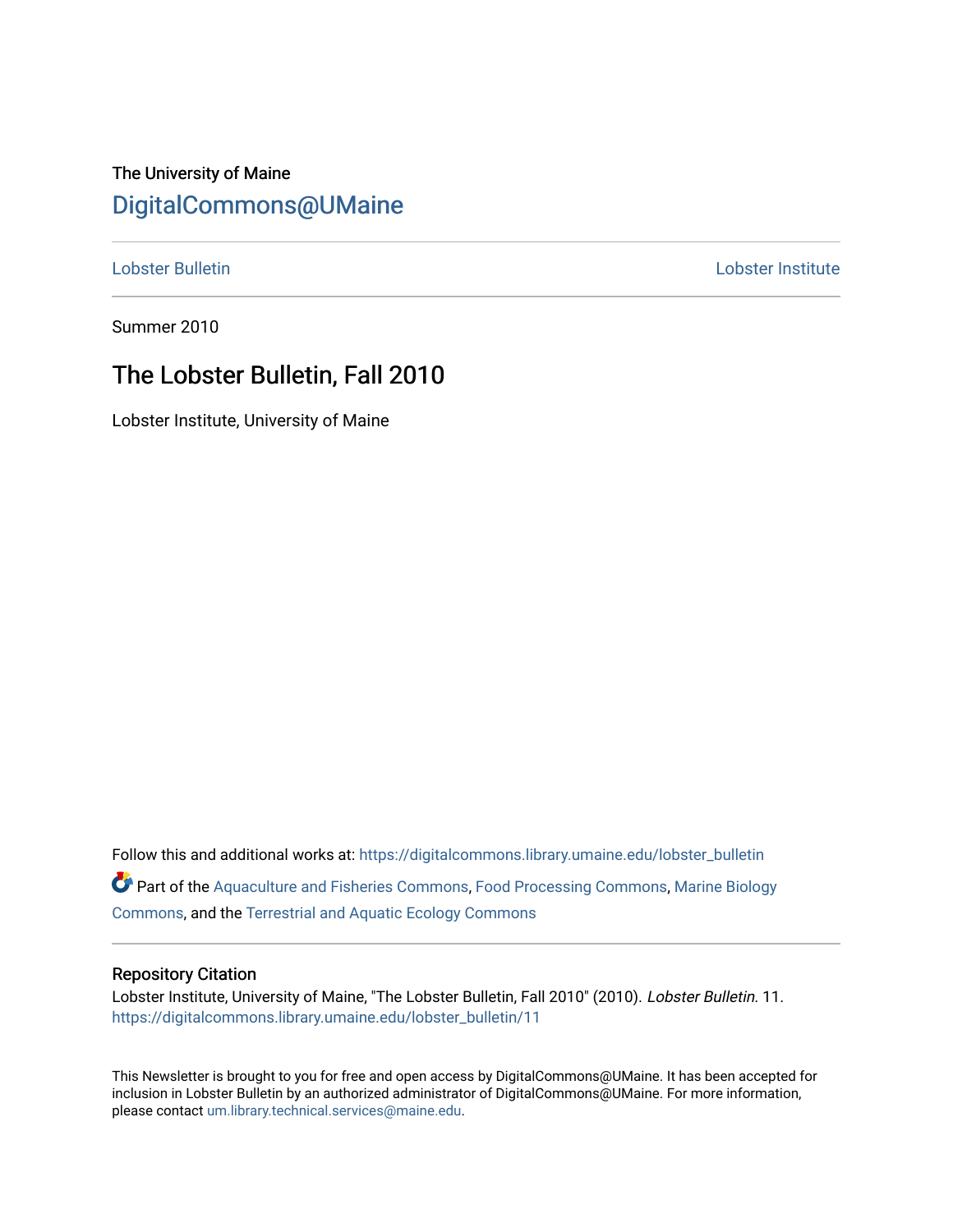

## **Fall 2010**

*"News, research updates, and information on lobsters and the lobster industry."*

#### **Published by the Lobster Institute**

**"Protecting and conserving the lobster resource, and enhancing lobstering as an industry…and a way of life."**

### **The Heanssler Family: Three Generations of Volunteer Lobster Researchers**

 When Tom Haynes, the son of Kathy Heanssler and grandson of Basil & Harriet Heanssler, put his first research tag on a lobster and drew his first lobster blood sample in November 2010 he became the third generation of the Heanssler Family to serve as a volunteer researcher for the Lobster Institute. The Heanssler's Conary Cove Lobster Pound in Sunshine-Deer Isle, Maine has been the site of many research projects since the late 1980s, when Basil was a member of the inaugural Lobster Institute Board of Advisors.



*Basil Heanssler helps prepare for a lobster study – November 2010*

Now, over 20 years later, Kathy is a current member of the Institute's Board, and at age 79, Basil is still as involved as ever. **-- cont. on page 4** 

#### **Update on Lobster Science Centre's Moult & Quality Monitoring Available**

 Most recent data from the ongoing monitoring of lobster blood protein levels, shell hardness and moult stage is now available online through the Atlantic Veterinary College's Lobster Science Centre' Web site at www.LobsterScience.ca. The monitoring currently includes 15 areas in LFAs 33/34 with more than 92,000 lobsters sampled to date. Quality predictions and holding recommendations are included.

### **Lobstermen Qualify for TAAF Program – Can Apply for Training & Cash Benefits**

 Lobstermen from the states of Connecticut, Maine, Massachusetts, New Hampshire, and Rhode Island were all certified through separate applications, as eligible for a training and financial assistance program through the US. Dept. of Agriculture, called the Trade Adjustment Assistance for Farmers (TAAF) program.

 The program provides free technical training and cash benefits for eligible farmers and fishermen whose businesses have been adversely impacted by foreign imports. The program is designed to help individuals increase profitability, improve production efficiency, consider marketing opportunities and evaluate alternative enterprises.

 Eligible individuals may apply for free technical training, business planning and cash benefits of up to \$12,000. Technical training will be offered through a series of informational workshops and free business planning assistance will be provided by professional business consultants.

#### **--cont. on page 2**

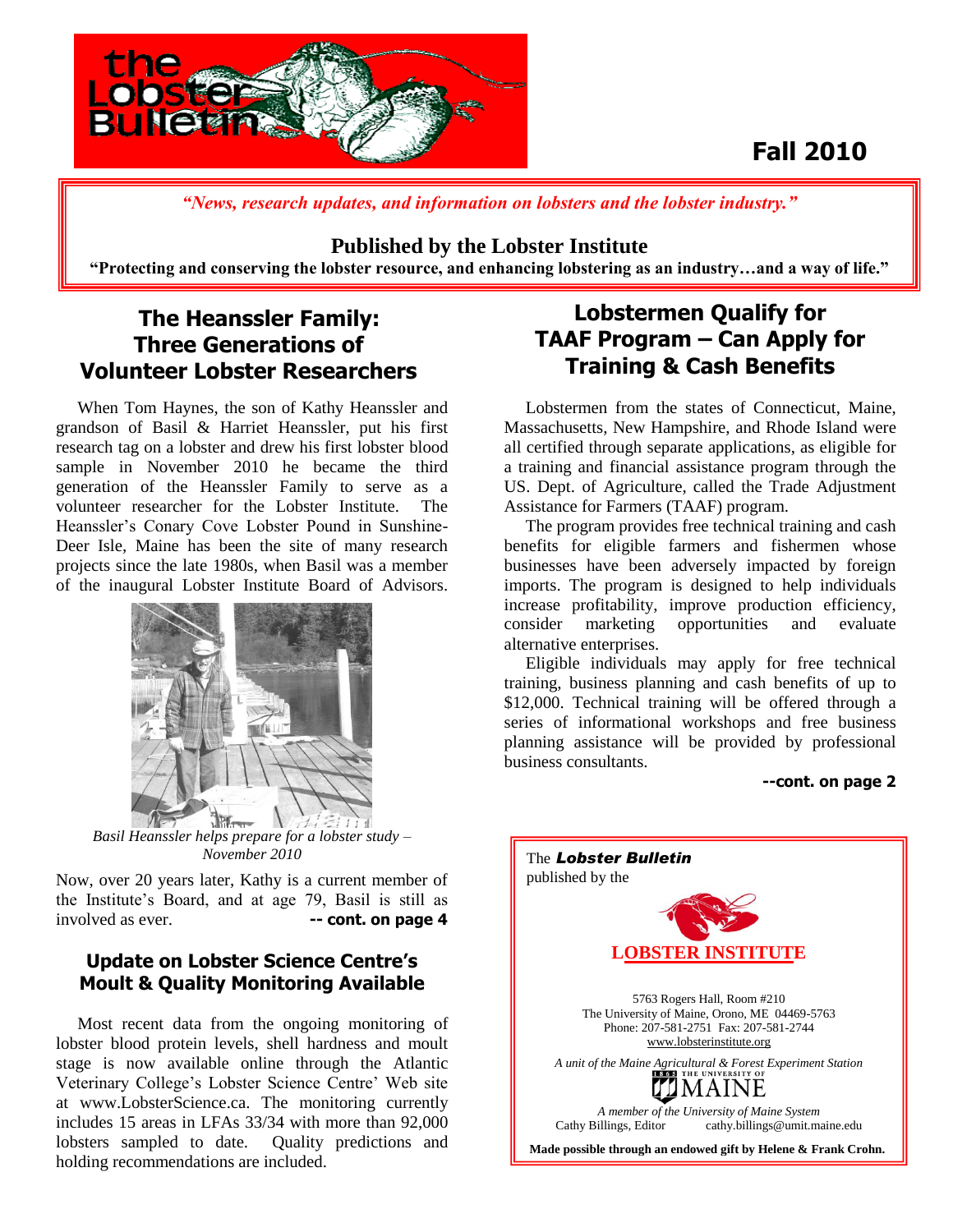#### **Trade Adjustment Assistance --cont. from page 1**

There are three main phases of training:

- Initial Orientation Meeting [approximately 2 hours]. This meeting provides an introduction to TAA and must be completed by March 23, 2011 to continue in the program.
- Workshops and Initial Business Plan [minimum of 12 hours]: A series of 2 to 3 hour workshops designed to improve the profitability for lobstermen. Potential topics include marketing, product handling, business plan development, and alternative enterprises. Fishermen then complete a short worksheet about what was learned from the training and how it will be used in an operation business plan. Upon completing this phase, participants are eligible to receive up to a \$4,000 cash payment.
- Long-term Business Plan: A business counselor will be assigned to each participant to assist in developing an in-depth business plan. Upon completion and approval of the plan, participants are eligible to receive up to an additional \$8,000 to help implement their plan. This must be completed by September 24, 2013.

Lobstermen who can provide documentation that they harvested and sold lobster in 2009 and at least one other year between 2006 and 2008 are eligible. Lobstermen must certify that their average gross "non-fishing income" for 2009 did not exceed \$500,000, and that their average "adjusted gross fishing income" in 2009 did not exceed \$750,000.

State Sea Grant programs and USDA Farm Service Agencies (FSA) are working together to sign fishermen up for the program, and to deliver training. Applications must be made through a local FSA office. FSA staff will assist applicants in completing forms. Application forms are also available through most lobstermen's associations' offices. *The deadline to apply is December 23, 2010.* (Check with your local lobstermen's association or the Lobster Institute for the location of a Farm Service Agency near you.)

 Unless filing as a business, both the lobster harvester and his/her spouse may each file a separate application. Lobstermen can designate an alternate when applying to the program to attend part or all of the training programs on their behalf. Completing an application does not obligate a person to participate in the program. However, those who do not submit an application by the deadline will not be eligible to participate. The TAA program is offered at no cost to fishermen, so there are no penalties for withdrawing from the program. Any payments through the program are taxable income.

 Call the Lobster Institute at 20-581-2751 and they can direct you to helpful resources.  $\mathcal{R}$ 

# **HOLD THE DATE**





**LOBSTERMEN'S TOWN MEETING**





**This year's focus is:** 

*Opportunities and Challenges in the Lobster Industry's Future*

**Friday – March 25, 9:00 - 4:00 & Saturday – March 26, 8:30 - 11:30 Only \$25 – including lunch.**

> **Delta Brunswick Hotel Saint John, New Brunswick**

**Continue the day's conversation at a Seafood Reception – Friday Evening 5:00 - 7:00 p.m.**

**Call the Lobster Institute at 207-581-1443 for more information and to get your name on the invitation list.**

**More details and a registration form will be posted on the Lobster Institute's Web site in January – www.lobsterinstitute.org**



As a Non-profit, the Lobster Institute relies on industry and private support to continue its work for and with the lobster fishery. Please consider donating as a Fried of the Lobster Institute today. Call 207-581-2751 or visit www.lobsterinstitute.org

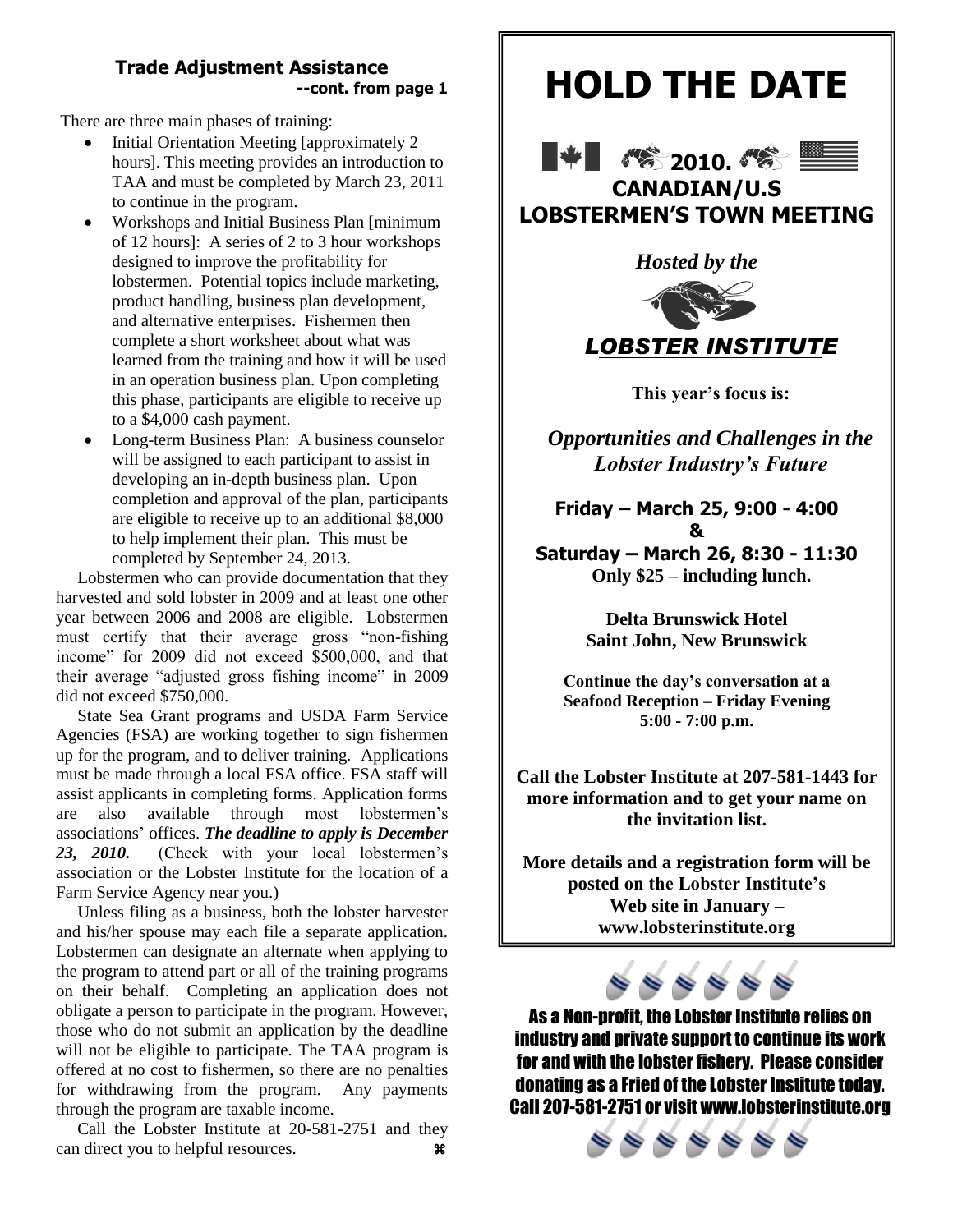**Contact us at 207-581-2751 if you would like to sponsor our "Research Report" and see your logo here!**



# **Research Report**

*Readers may contact the Lobster Institute for more detailed information on any of these projects.*

**Habitat Mooring System Showing Early Results –** As was reported in the Summer 2010 *Lobster Bulletin*, the first Habitat Mooring System (*HMS 4000*) was deployed from Seal Harbor in July 2010. It is being used to secure the Town of Mount Desert's "No Wake" buoy in Seal Harbor, Maine. At six and then eight weeks following deployment, divers were sent down to video record any evidence of the mooring being used for productive habitat. Both dives showed substantial marine flora growth as well as habitation in and around the mooring by lobsters, crabs, flounder, pollock and other marine life. Further analysis will be conducted in the spring/summer of 2011. The Wind Reef Group, LLC designed this proprietary mooring system that creates habitat for lobsters and other marine life. Enhanced habitat can benefit lobster stocks. Research has shown that 15% of Maine's lobsters have no home shelter and are constantly ranging in search of protected habitat, exposing them to predators and disrupting vital life cycle behavior. (Bricknell, 2009) By providing recessed cavities and tunnels, The Wind Reef Group's moorings create ideal shelters for these lobsters. The *HMS 4000* is now available for sale exclusively through Hamilton Marine Services. Orders can be placed by contacting Hamilton Marine at (207) 548-6302. More information on these new moorings is available at www.habitatmoorings.com.



*New HMS 4000 (l) and lobster taking up residence in HMS 4000 cavity (r) ( shot isolated from video taken 8 weeks after deployment.)*

**Vertical Line Density Research –** The Maine Department of Marine Resource's Large Whale Conservation Program has received federal grants to conduct extensive lobster gear research in 2010 and 2011. This work will be conducted in conjunction with the Gulf of Maine Lobster Foundation (GOMLF) and is funded through NOAA's National Marine Fisheries Service. Two complementary projects began in August and September that aim to inform the Department of the density and relative risk of vertical lines in Maine's lobster fishing industry. The first, a boat-based buoy density survey, will be performed using lobster vessels and captains up and down the coast of Maine. Surveys, or trips, will be conducted in each of three areas: Area 1 including lobster zones A and B, Area 2 including zones C and D and Area 3 including zones E, F and G. Data collectors from the Department and the GOMLF will be stationed on each vessel while they drive pre-determined transect lines through the non-exempt state, or "sliver" waters. Trips will be conducted twice a month through November, once a month from December to March and then twice a month again through the summer of 2011. Data will be used to determine the relative density of vertical lines seasonally throughout non-exempted state waters and can be used to verify results obtained from paper surveys mailed out to all lobster license holders in the winter of 2010. The second project utilizes aerial based surveys to obtain digital images of all non-exempt state waters and will allow analysts to pinpoint and map the density and locations of vertical lines throughout the coast. Transect lines will allow for full coverage of the area and will yield an absolute count of vertical lines during the time of year when effort is highest in this area. All of the data obtained in the above projects will be made available to the National Marine Fisheries Service and the Atlantic Large Whale Take Reduction Team for discussions centering on the risk of entanglement to whales by vertical lines. For more information on these or any other projects being conducted by the Department's Large Whale Conservation Program, please contact Erin Summers at (207) 633-9556 or erin.l.summers@maine.gov.  $\mathcal{H}$ (*excerpted with permission from the "DMR Lobster Newsletter", Volume 14, Issue 2, Fall – September 2010)*